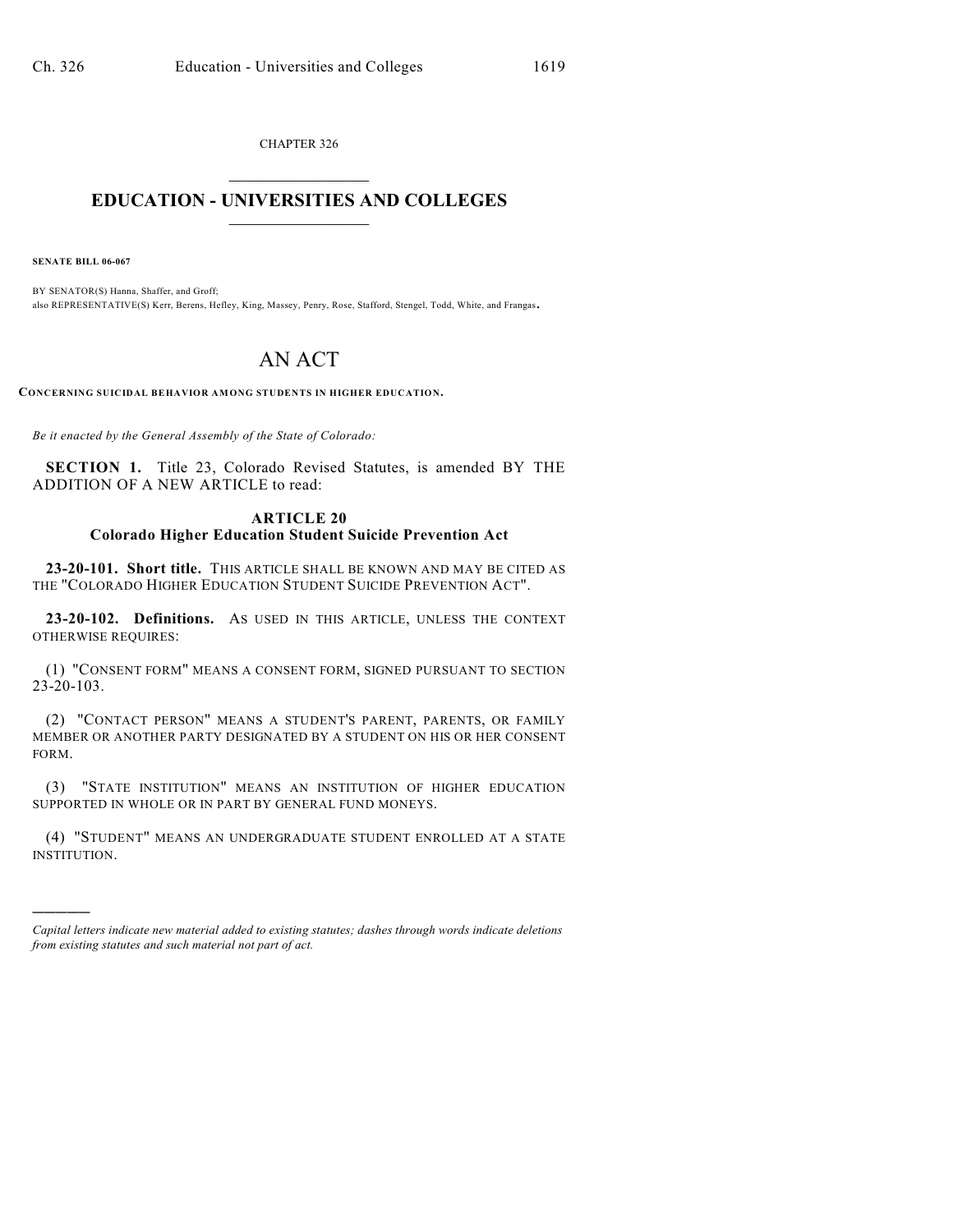**23-20-103. Limited implementation - consent to release confidential information - policy - revocation.** (1) ON OR BEFORE JULY 1, 2007, THE COLORADO COMMISSION ON HIGHER EDUCATION SHALL SELECT ONE OR MORE WILLING STATE INSTITUTIONS TO IMPLEMENT THE PROVISIONS OF THIS ARTICLE FOR A TWO-YEAR PERIOD.

(2) (a) ON OR BEFORE SEPTEMBER 1, 2007, THE STATE INSTITUTIONS SELECTED PURSUANT TO SUBSECTION (1) OF THIS SECTION SHALL ADOPT A POLICY TO DISTRIBUTE A CONSENT FORM TO EACH STUDENT ENROLLED IN THE INSTITUTION AND MAINTAIN THE CONSENT FORM AS DESCRIBED IN PARAGRAPH (b) OF THIS SUBSECTION (2). AT A MINIMUM, THE POLICY SHALL IDENTIFY:

(I) THE MOST EFFECTIVE MEANS OF DISTRIBUTING THE CONSENT FORM CONSISTENT WITH THIS ARTICLE;

(II) THE LANGUAGE OF THE CONSENT FORM;

(III) WHERE AND IN WHAT MANNER THE INSTITUTION SHALL MAINTAIN THE CONSENT FORM TO PROVIDE THE GREATEST ACCESS TO AUTHORIZED PERSONNEL;

(IV) THOSE PERSONNEL WHO SHALL HAVE ACCESS TO THE CONSENT FORM; AND

(V) THOSE PERSONNEL WHO SHALL HAVE AUTHORITY TO NOTIFY THE CONTACT PERSON DESIGNATED IN THE CONSENT FORM AND THE PROCESS BY WHICH THE NOTIFICATION IS MADE.

(b) ON OR BEFORE SEPTEMBER 1, 2007, THE STATE INSTITUTIONS SELECTED PURSUANT TO SUBSECTION (1) OF THIS SECTION SHALL INCLUDE WITH MATERIALS PROVIDED TO EACH MATRICULATING STUDENT A CONSENT FORM THAT:

(I) AUTHORIZES THE STATE INSTITUTION TO NOTIFY A DESIGNATED CONTACT PERSON IN THE EVENT THAT A PERSON WHO HAS BEEN DESIGNATED BY THE STATE INSTITUTION HAS A REASONABLE BELIEF THAT THE STUDENT IS CONSIDERING SUICIDE OR MAY BE A DANGER TO HIMSELF OR HERSELF; AND

(II) AUTHORIZES THE STATE INSTITUTION TO RELEASE TO THE DESIGNATED CONTACT PERSON ONLY SUCH OTHERWISE CONFIDENTIAL INFORMATION THAT IS DIRECTLY RELATED TO THE REASONABLE BELIEF THAT THE STUDENT IS CONSIDERING SUICIDE OR MAY BE A DANGER TO HIMSELF OR HERSELF AND SUCH INFORMATION AS IS MINIMALLY NECESSARY TO CONVEY TO THE CONTACT PERSON THE GROUNDS FOR THE REASONABLE BELIEF.

(c) THE CONSENT FORM SHALL INCLUDE NOTIFICATION TO THE STUDENT THAT, IF HE OR SHE WANTS THE CONSENT FORM TO BE KEPT ON FILE WITH THE STATE INSTITUTION, HE OR SHE MUST RETURN THE FORM TO THE LOCATION DESIGNATED ON THE FORM BY THE STATE INSTITUTION VIA SUCH DELIVERY METHOD AS DESIGNATED BY THE STATE INSTITUTION ON THE CONSENT FORM.

(3) REFUSING TO SIGN A CONSENT FORM AT THE TIME OF REGISTRATION SHALL NOT PRECLUDE A STUDENT FROM LATER REQUESTING AND SIGNING A CONSENT FORM,